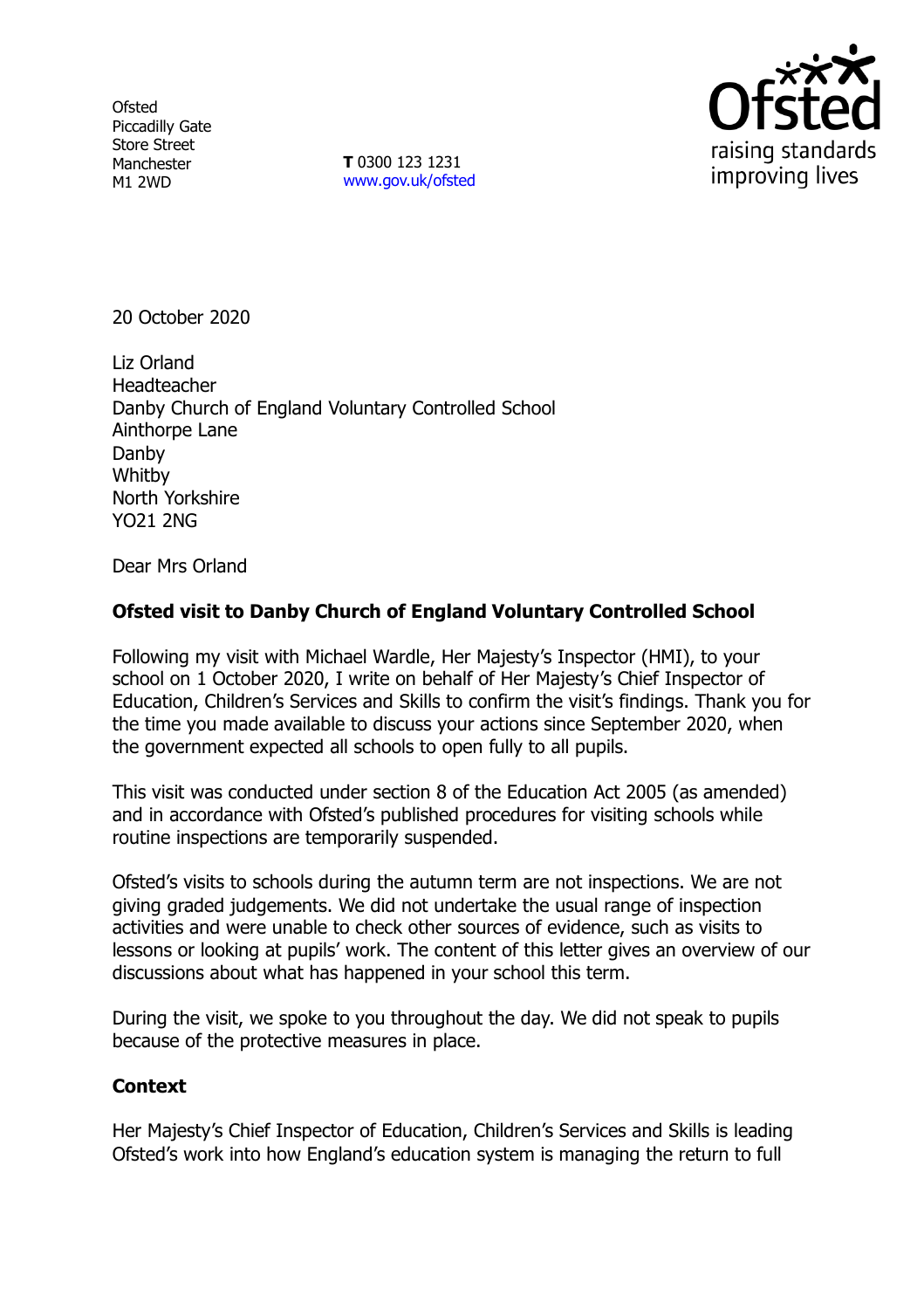

education for pupils, following an extended break in formal schooling due to the COVID-19 (coronavirus) pandemic.

In undertaking this focused work, HMI are visiting a broad range of schools. HMI will visit a sample of:

- approximately 1,200 schools across all Ofsted grades (outstanding, good, requires improvement and inadequate)
- maintained schools, academies and free schools, special schools and centres of alternative provision, including those in cities, and coastal, town or rural communities.

The information from this visit will feed into Ofsted's national reporting so that the insights can be shared with the government and the education sector. We did not find any significant concerns during the visit. In such a case, an inspection report would be published on our website and available to parents and carers.

We did not consider your response to COVID-19 during the spring and summer terms 2020, when the school was not open to all pupils.

## **From this visit, inspectors noted that:**

- You opened the school for all pupils from 9 September 2020. All pupils are expected to attend full time, including children in early years.
- You told us that attendance is lower than usual for your school at this time of year. You explained that this is not as a result of the impact of COVID-19 restrictions. Leaders are working with external agencies and families to improve pupils' attendance.
- Teachers have been delivering all subjects in your usual curriculum since September. Leaders are considering reducing the curriculum in some subjects to support pupils catching up on work missed due to COVID-19 restrictions.
- You asked teachers to complete short assessments to check what pupils can remember from their prior learning. You said that this has showed you that an increased focus on phonics is needed for children in early years and pupils in key stage 1. With older pupils, you are focusing on gaps in written grammar.
- In mathematics, you said that teachers are delivering lessons with regular 'recaps' to check pupils' understanding. You have found this helpful in identifying pupils' individual gaps in learning.
- Leaders said that some adaptations have been made to the wider curriculum, for example, having physical education tournaments virtually, and moving some practical aspects of music and food technology to later in the year.